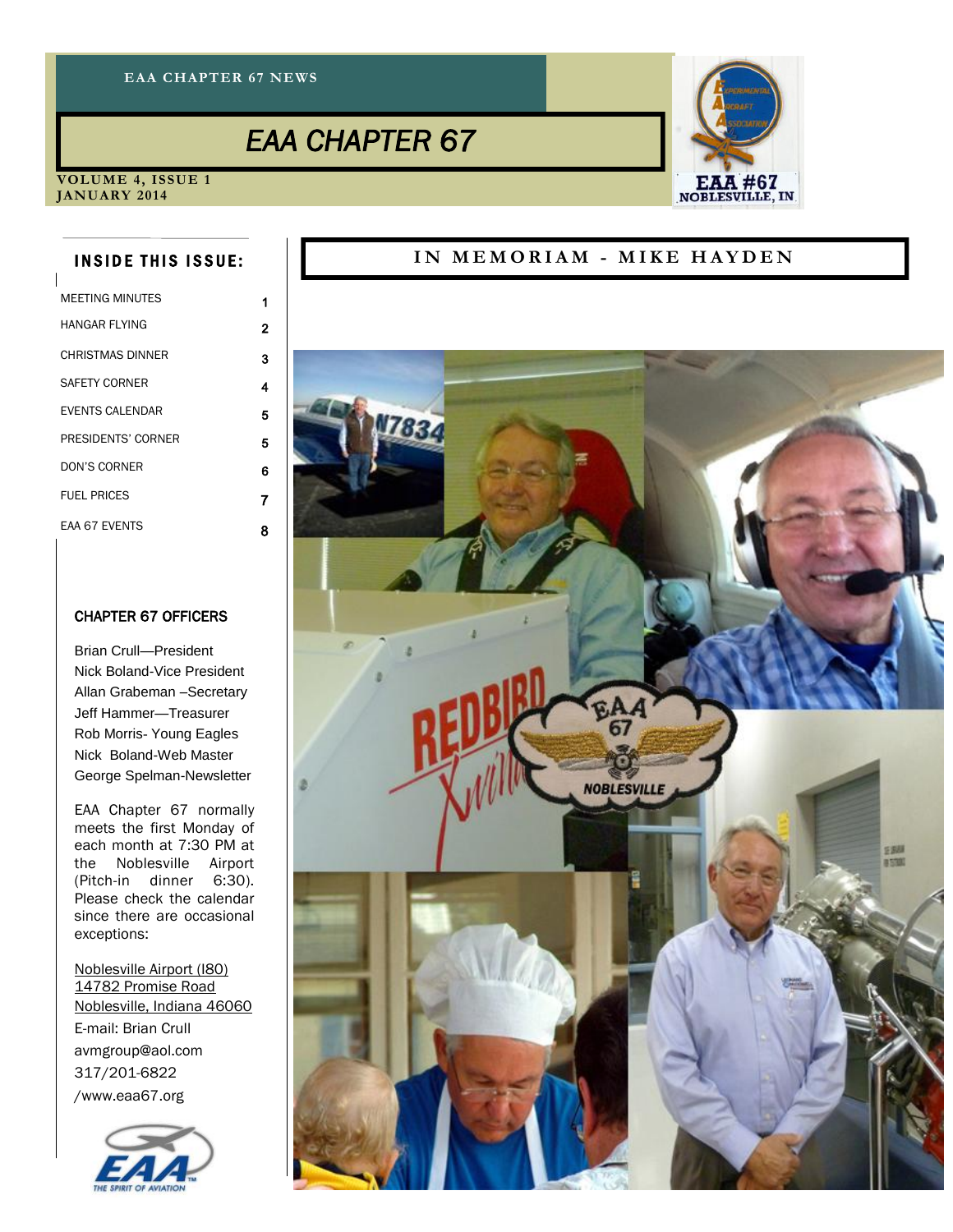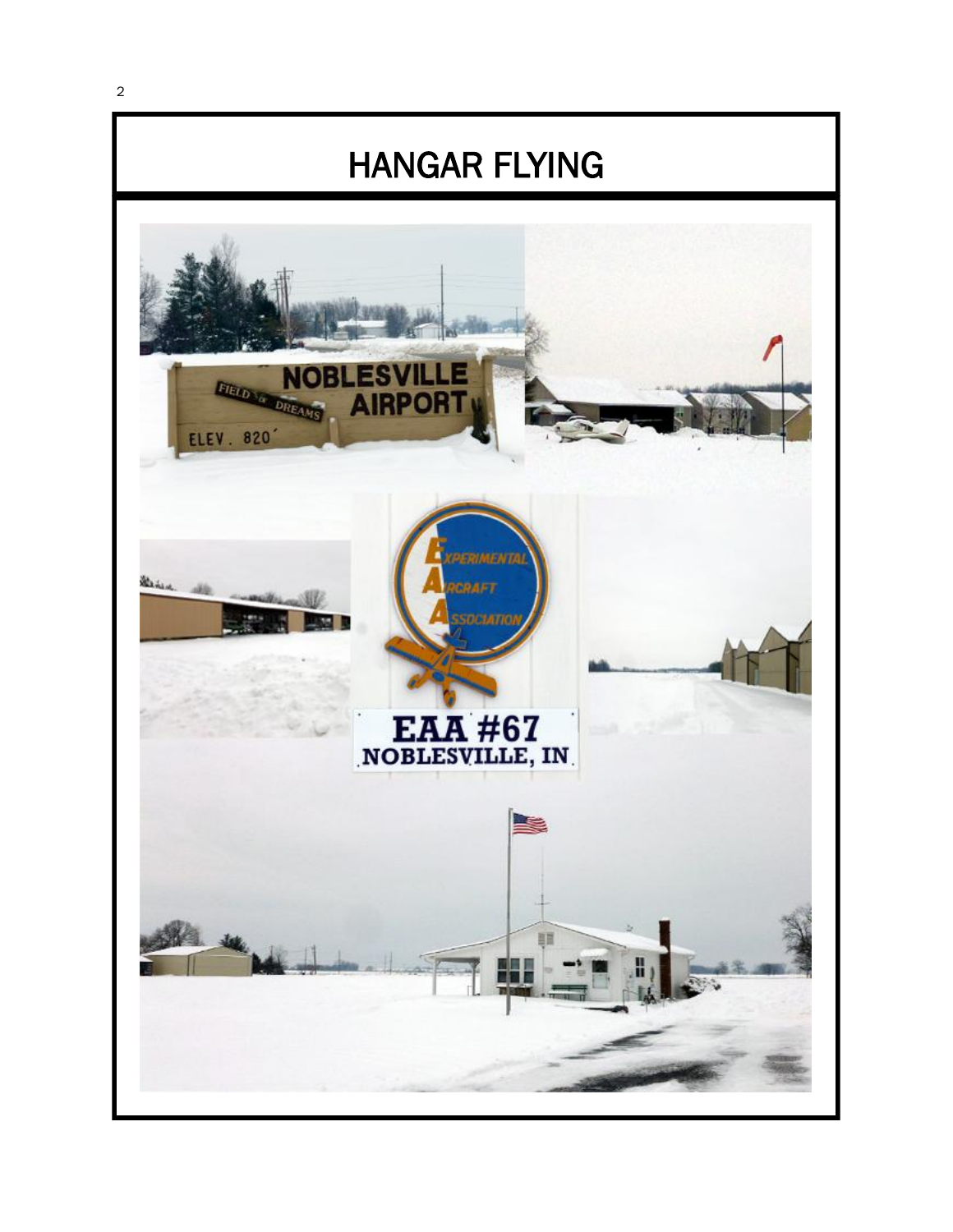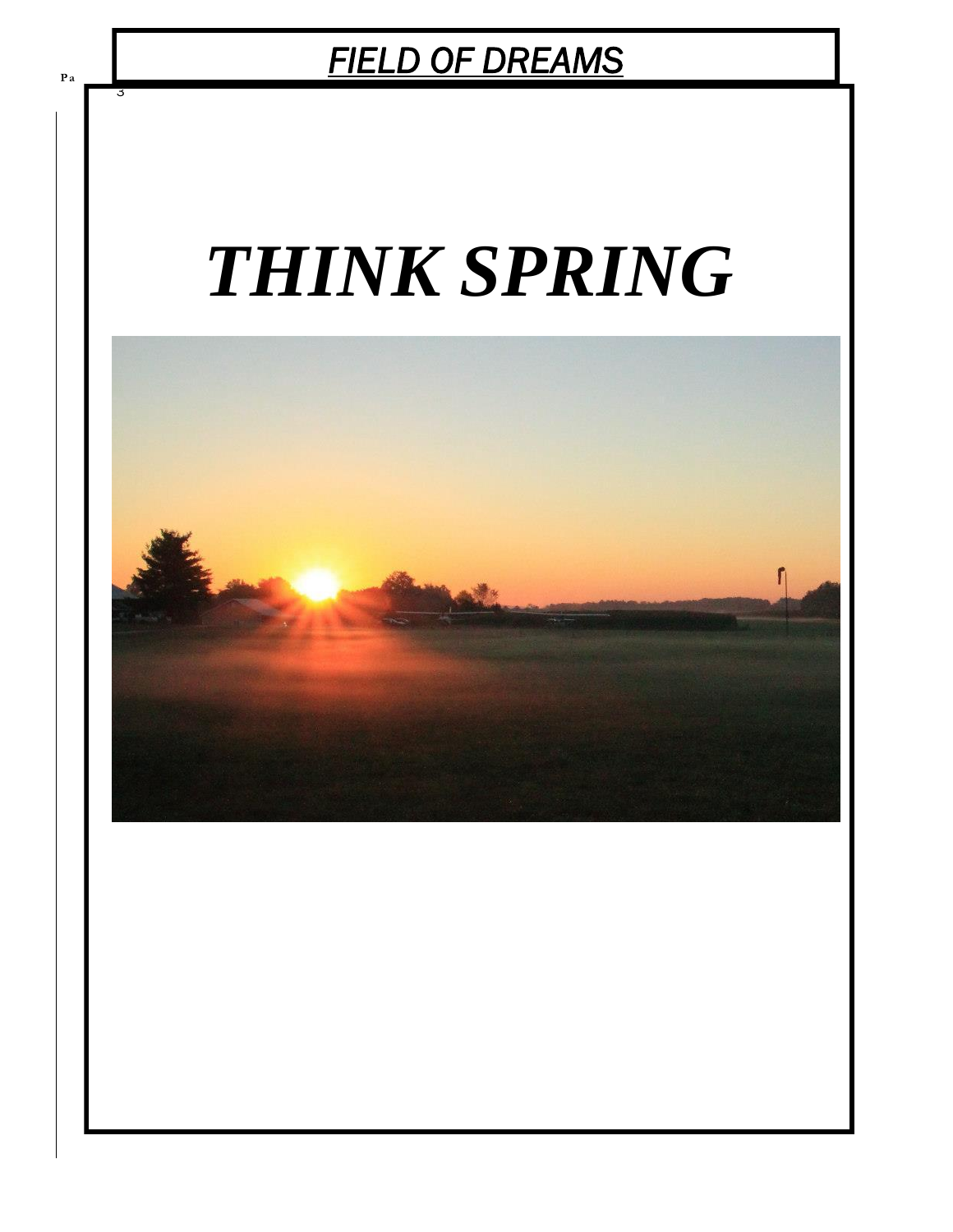## **Safety Corner:**

Pilot's Tip of the Week

## *Engine Failure on Takeoff*

Featuring Bob Martens - view profile

#### **Mark**:

"Bob, let's look at engine failure on takeoff, now. Everyone seems to know the proper procedure for this when asked on the ground. But statistics show that all too many pilots do the wrong thing when they actually encounter this situation in flight. Why is that?"

#### **Bob**:

"Boy, that's a tough one Mark. You know it is inevitable. If you ask 10 out of 10 pilots, engine failure on takeoff: lower the nose, land straight ahead. But statistics tell us that the tendency to turn back to the airport is overwhelming. It takes a lot of discipline to lower the nose and accept the fact that we're going to make an off-field landing. So let's look at that and make sure that we're ready mentally to do just that. Because turning back to the field is all too often a fatal choice.

Maneuvering the aircraft at low air speed and low altitude through a series of turns in a high stress situation is asking too much of any pilot. And it's not a 180-degree turn back to the airport. It's a series of turns, and you're doing this when your heart is beating off the charts. The downside is a stall-spin crash. Turning back to the airport is nearly always fatal. Don't do it! There is an altitude in which every pilot can make it back to the airport, and I absolutely agree with that comment. But unless you know what that altitude is for your aircraft, and have validated your ability to accomplish the maneuver recently, you have no business attempting it.

A big key to successful execution of engine failure on takeoff is a pre-brief on every takeoff. It only takes a second but it does prepare us mentally for the possibility of an engine failure, and sets us up to make our first step the right one rather than the wrong one. So, we need to evaluate and assess our best landing options on each and every takeoff and give a short 10-second, 15 second briefing. If I experience an engine failure on takeoff, this is what I'm going to do.

If obstacle clearance isn't an issue, why not climb out at VY, best rate? Be aware of the safe altitude that will enable you to turn back to the airport, and monitor closely until you reach this altitude. Make your choice simple in the case of an emergency, and if it's marginal you have no business turning back to the airport."

Next week's tip: Navigation aids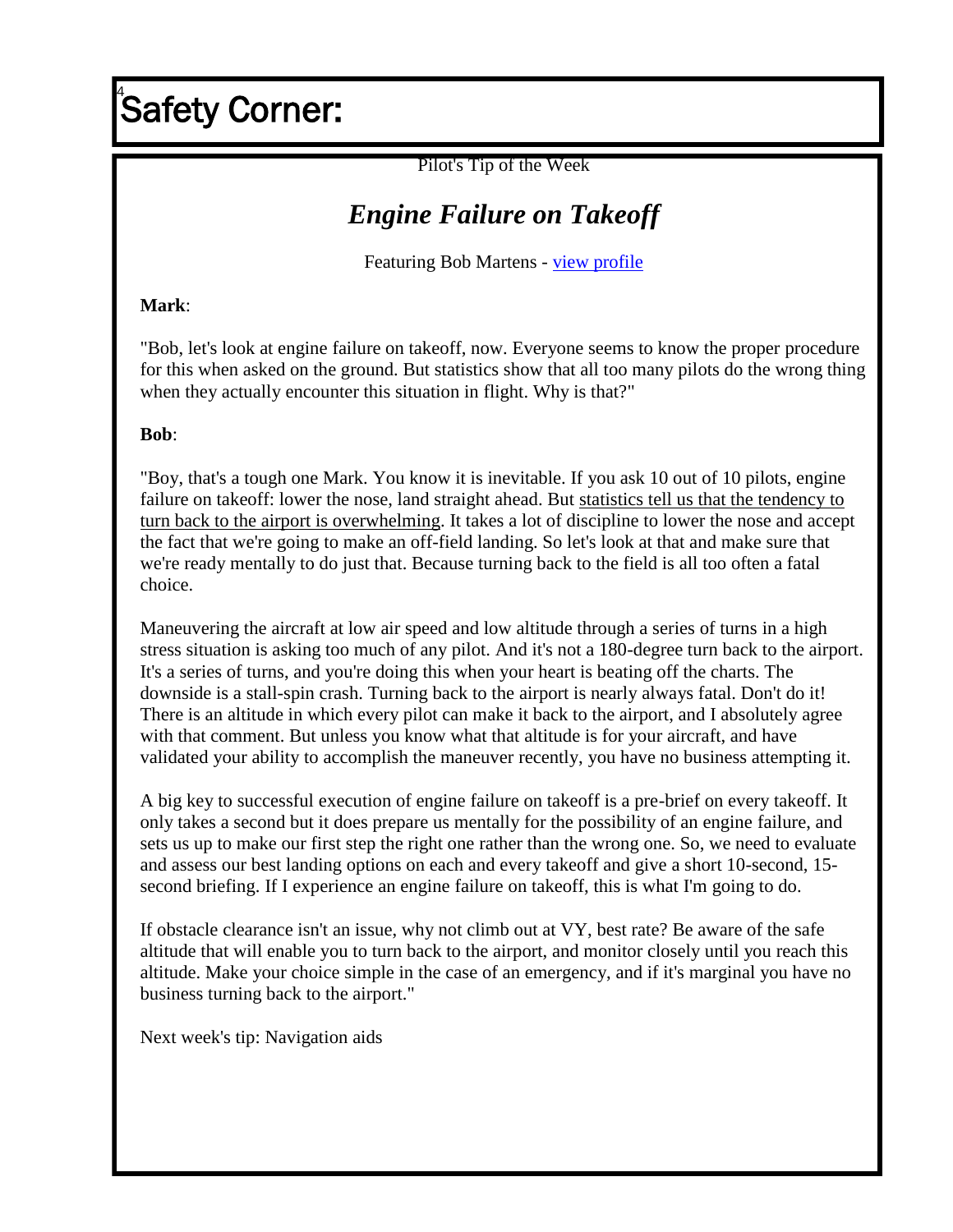## EAA EVENTS OF INTEREST TO CHAPTER 67

 February 3, Chapter Meeting : 6:00PM dinner at McAlister's Deli March 3, Chapter Meeting : 6:00PM dinner at McAlister's Deli April 7, Chapter Meeting : 6:30PM Pitch-in dinner at I80. May 5, Chapter Meeting : 6:30PM Pitch-in dinner at I80. May ? 2012, Young Eagles program June 2, Chapter Meeting : 6:30PM Pitch-in dinner at I80. June 7, Metro. Open House June 14, Pancake fly-in July 7, Chapter Meeting :

*PRESIDENT'S CORNER:* 

6:30PM Pitch-in dinner at I80.

July 28 –Aug. 3 EAA **AirVenture** 

Aug, 11, Chapter Meeting : 6:30PM Pitch-in dinner at I80.

Aug. 23, Pancake Fly-In

August ?, Young Eagles Program

Aug. 27 to Sept. 1 Blakesburg, Iowa AAA fly-in Aug. 30, Marion Fly-In

Sept. 8, Chapter Meeting:

Can I see a show of hands of everyone that has had enough of this winter? This has not been a good winter at all to get any flying done between the wind, snow and cold temps. I am counting the days till spring so we can all get back out and do some flying.

The next meeting is scheduled for Monday February 3. Let's hope we do not have a repeat of the weather we had in early January that forced us to cancel that meeting. We do have some things we need to do at the February meeting. We have a young lady that took a Young Eagle flight that is interested in attending the Air Academy this year. They will be attending the next meeting so everyone can meet her and her parents and they can meet all of us. We will also be collecting donations to the EAA Young Eagles Program in honor of Mike Hayden. It was his wish that memorial donations be made to the Young Eagles program.

Mike Hayden's passing has left a huge hole in our Chapter. It will not be the same not seeing Mike in his Chef's hat working the pancake line this June. We plan to have a picture of Mike in his Chef's hat on display at the pancake line in honor of his hard work.

Later this spring there will be a service for Mike in Logansport at which time we plan to do a fly over during the service. We will let everyone know more on that once plans are finalized.

Mike will always be a part of our Chapter and of our lives.

Brian

6:30 PM Pitch-in dinner I80

Oct. 5, BBQ Fly-In

Oct. 5, Chapter Meeting : 6:30PM Pitch-in dinner at I80.

Nov. 4, Chapter Meeting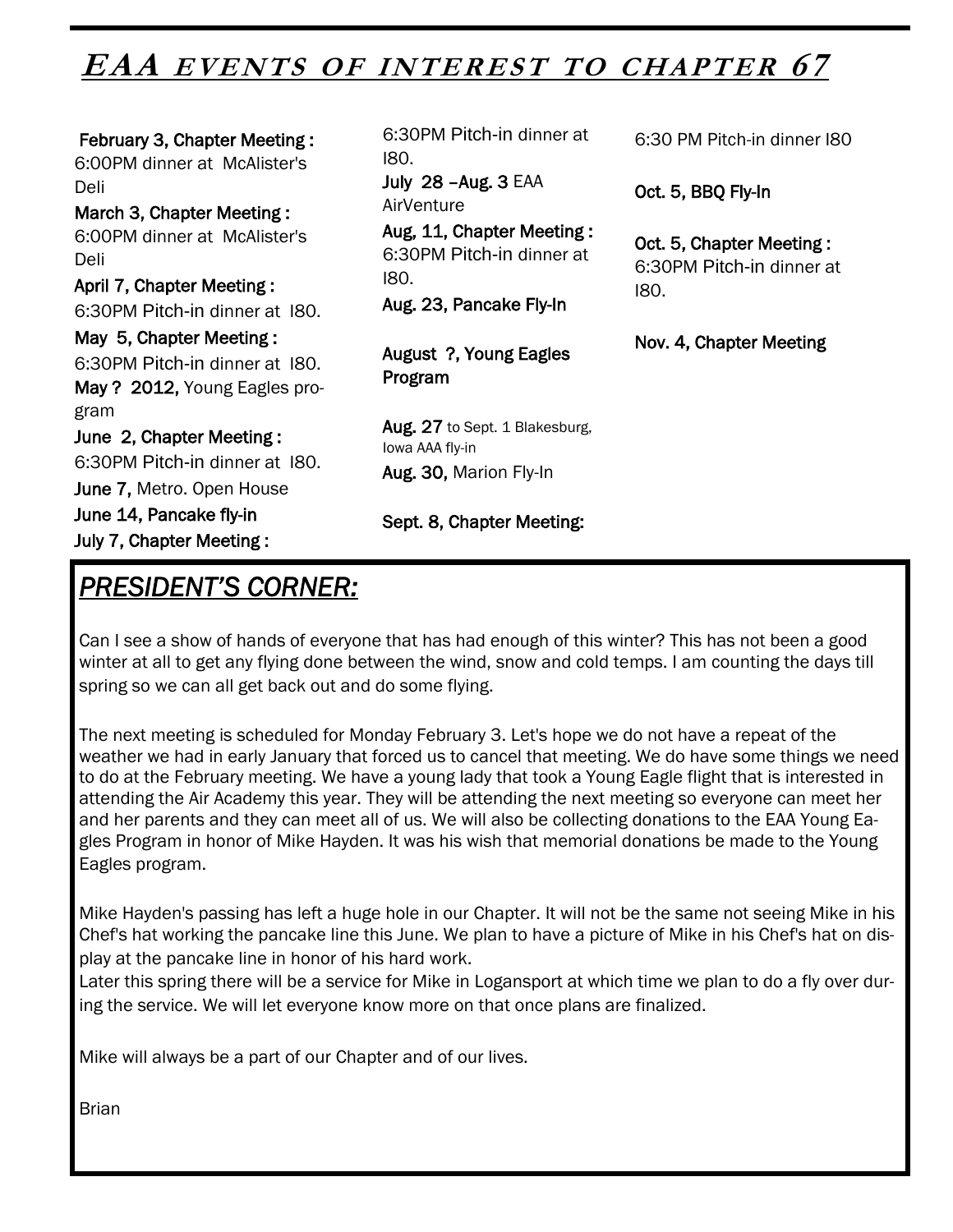## **BUY / SELL /TRADE (DON'S CORNER):**

All chapter members are invited to list items they would like to offer for sale or trade to other members. Please forward via e-mail to Brian Crull and they will be placed in the next month's news letter.

FLT. TRAINING: Sheridan—Phil Brown, CFII, MEI—303/506-3886—phil@sheridanftc.com FLT. TRAINING: Noblesville—Larry Jacobi, CFII, MEI, Glass—(317) 508-0571- Larryjacobi@sbcglobal.net

 $\overline{\phantom{a}}$  , and the contract of the contract of  $\overline{\phantom{a}}$ 

We have a 1/4 share of our C172 N5240E at Noblesville Airport for sale.

Ed Kaake 14577 Chelsea Court Carmel, IN 46033 317-844-1643 Home 317-201-5033 Cell



Larry Jacobi, —(317) 508-0571– Has an open hangar for rent! Call Larry quick...

# EMBROIDERED HATS & SHIRTS

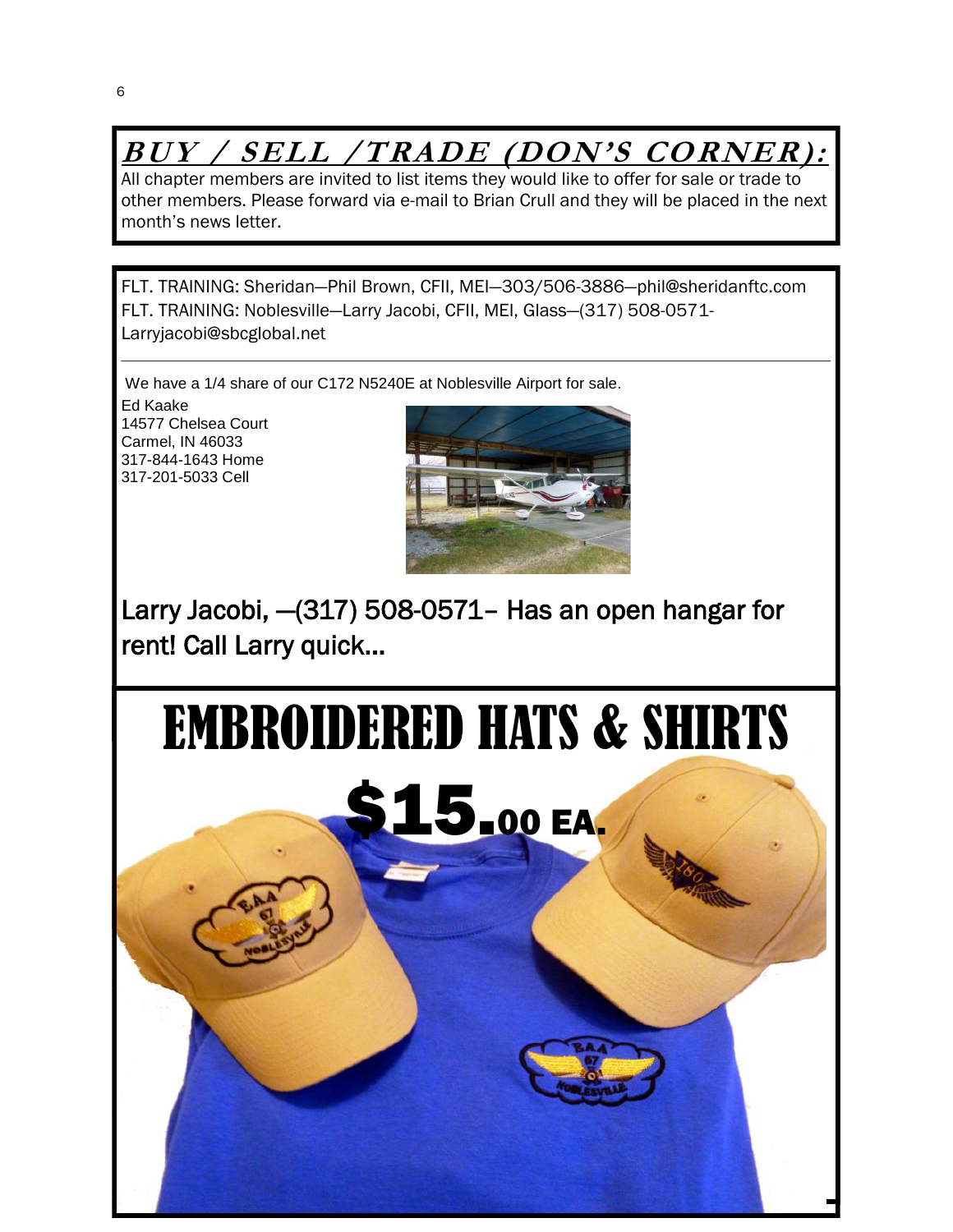## *LOCAL FUEL PRICES:*

7

Θ

May change momentarily: prices as of 1/15/2014

|                       | Airport / FBO                                                             |                                   |                                                |    |                                          | Ğ,                     |  |
|-----------------------|---------------------------------------------------------------------------|-----------------------------------|------------------------------------------------|----|------------------------------------------|------------------------|--|
|                       |                                                                           |                                   | <b>100LL</b><br>\$4.99 \$7.60<br>avenue \$5.78 |    | Mogas<br>\$4.17 \$5.10<br>average \$4.64 |                        |  |
| <b>KUMP</b>           | Indianapolis Metropolitan Airport<br>Indianapolis, IN, USA                |                                   |                                                |    |                                          |                        |  |
| 3 WSW                 | <b>Tom Wood Aviation</b><br>Shell Aviation F.S.                           |                                   | \$5.92                                         |    |                                          | $14 - Jan$<br>update   |  |
| <b>KMOJ</b><br>8 SSE  | Indianapolis Regional Airport Indianapolis, IN, USA<br>Shell Aviation FS  |                                   | \$5.95                                         |    |                                          | <b>GUARANTEED X AI</b> |  |
| KTYO                  | Indianapolis Executive Airport Indianapolis, IN, USA                      |                                   |                                                |    |                                          |                        |  |
| 13 WNW                | <b>AVAVEUEL SS</b><br>Indiana's<br>MONTGOMERY Aviation, Inc.              |                                   | \$5.60<br>\$6.10                               |    |                                          | <b>GUARANTEED</b>      |  |
| <b>KEYE</b><br>16 WSW | Eagle Creek Airpark Indianapolis, IN, USA<br>EAGLE CREEK <b>A</b>         |                                   | \$5.20<br>\$5.70                               |    |                                          | <b>GUARANTEED</b>      |  |
| 514<br>17 NW          | Sheridan Airport Sheridan, IN, USA<br><b>Sheridan Airport</b><br>Sheridan |                                   | AS \$5.35                                      |    |                                          | $10-3$ isn<br>update   |  |
| <b>KAID</b>           | Anderson Municipal Airport-Darlington Field Anderson, IN, USA             |                                   |                                                |    |                                          |                        |  |
| 19 ENE                | <b>Anderson Municipal Airport</b><br>Avfuel                               | SS<br>FS                          | \$5.75<br>\$6.00                               | SS | \$5.05                                   | $14 - Jan$<br>undate   |  |
| KHFY                  | Greenwood Municipal Airport Indianapolis, IN, USA                         |                                   |                                                |    |                                          |                        |  |
| 21 SSW                | <b>EPIC</b><br><b>City of Greenwood</b>                                   | <u>SS</u><br>ES                   | \$5.49<br>\$5.89                               |    |                                          | 30-Dec-2013<br>update  |  |
| KGEZ                  | Shelbyville Municipal Airport Shelbyville, IN, USA                        |                                   |                                                |    |                                          |                        |  |
| 24 SSE                | Shelbyville Aviation                                                      | PS                                | \$5.55                                         |    |                                          | $10 - Jan$<br>undate   |  |
| 2R2                   | Hendricks County Airport-Gordon Graham Field                              |                                   | Indianapolis, IN, USA                          |    |                                          |                        |  |
| 26 WSW                | Hendricks County Airport                                                  | SS                                |                                                |    | \$4.99 SS \$4.17                         | 30-Dec-2013<br>undate  |  |
| 813                   | Glenndale Airport Kokomo, IN, USA                                         |                                   |                                                |    |                                          |                        |  |
| 30 NNW                | Glenndale Airport                                                         | $\overline{\mathbf{A}}\mathbf{S}$ |                                                |    | \$6.00 AS \$4.25                         | 01-Nov-2013<br>update  |  |